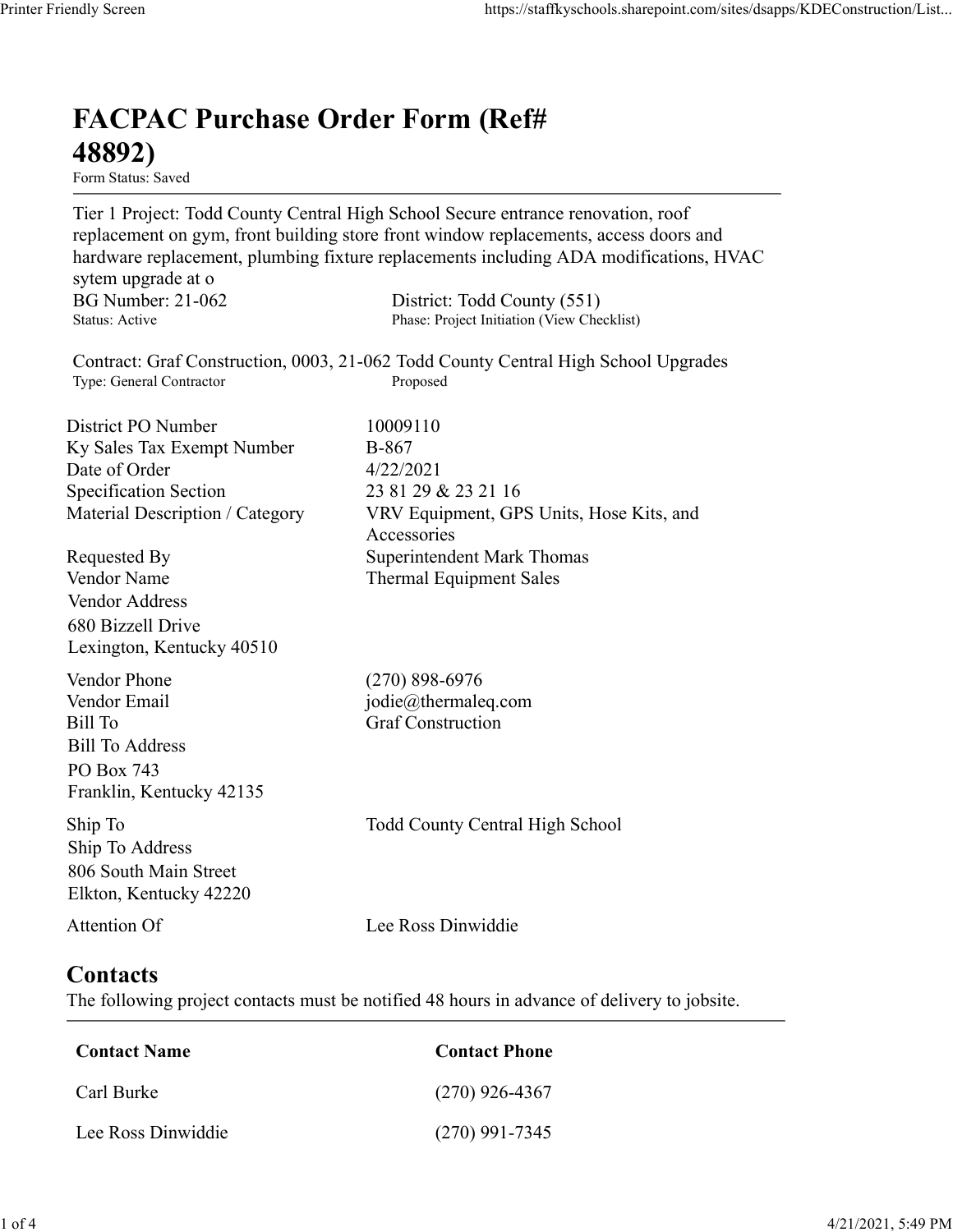## Materials

| endly Screen                                                                                                                                                                                                               |                        |          | https://staffkyschools.sharepoint.com/sites/dsapps/KDEConstruction/List |              |
|----------------------------------------------------------------------------------------------------------------------------------------------------------------------------------------------------------------------------|------------------------|----------|-------------------------------------------------------------------------|--------------|
| <b>Materials</b><br>Furnish the necessary materials to complete the following bid package(s) / specification<br>section(s) in its entirety. All materials shall be in accordance with the requirements of the<br>Contract. |                        |          |                                                                         |              |
| <b>Item Description</b>                                                                                                                                                                                                    | Item<br><b>Number</b>  | Quantity | <b>Unit Price</b>                                                       | <b>Total</b> |
| VRV Equipment, GPS Units,<br>Hose Kits, and Accessories                                                                                                                                                                    |                        | 1        | \$260,325.50                                                            | \$260,325.50 |
|                                                                                                                                                                                                                            |                        |          | Purchase Order Total:                                                   | \$260,325.50 |
| <b>Authorization</b>                                                                                                                                                                                                       |                        |          |                                                                         |              |
| <b>Owner Authorization Date</b><br>Vendor Authorization Date                                                                                                                                                               | 4/22/2021<br>4/22/2021 |          |                                                                         |              |
|                                                                                                                                                                                                                            |                        |          |                                                                         |              |

| <b>Owner Authorization Date</b>  | 4/22/2021 |
|----------------------------------|-----------|
| <b>Vendor Authorization Date</b> | 4/22/2021 |